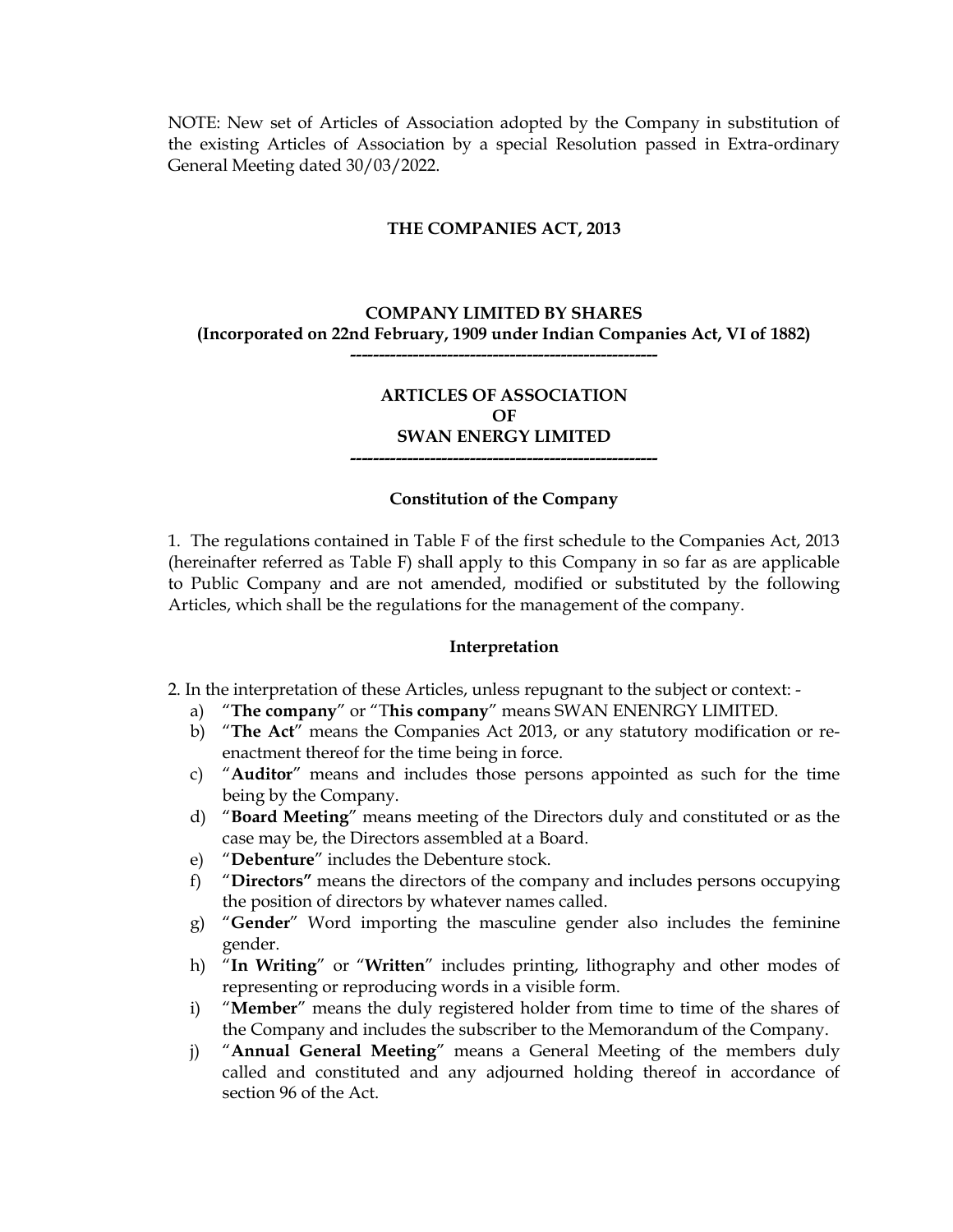- k) "Extra-Ordinary General Meeting" means Extraordinary General meeting of the Members duly called and constituted and any adjourned holding thereof.
- l) "Month" means a calendar month
- m) "Office" means the registered office for the time being of the Company.
- n) "Paid up" includes credited as paid up.
- o) "Persons" includes corporation and firms as well as individuals.
- p) "Register of member" means the Register of members to be kept pursuant to the Act.
- q) "The Registrar" means the Registrar of the Companies (as defined under Section 2(75) of the Act of the state in which the office of the Company is for the time being situated.
- r) "Officer" includes any director, manager or secretary, or any person in accordance with whose direction or instruction the board of Director or any or more of the directors is accustomed to act.
- s) "Share" means share in the share capital of a company and includes stock except where a distinction between stock and share is expressed or implied.
- t) "Special Resolution" shall have the meaning assigned thereto by section 114 of Companies Act, 2013.
- u) "Year" means the calendar year and "financial year" shall have the meaning assigned thereto by section 2(41) of the Act.

## Public Company

3. The company is a Public Company within the meaning of section 2(71) of the Companies Act, 2013.

## Share capital and variation of rights

- 4. (i) The Authorised Share Capital of the Company shall be as laid down in Memorandum of Association of the Company.
	- (ii) Subject to the provisions of the Companies Act, 2013 and the applicable Rules made there under, the Company / Board shall have power to issue / allot shares, whether on preferential basis or otherwise, from time to time and the shares shall be under the control of the Directors who may allot or otherwise dispose off the same to such persons, on such terms and conditions and at such times as the Directors think fit.
- 5. (i) Every person whose name is entered as a member in the register of members shall be entitled to receive within two months after incorporation, in case of subscribers to the memorandum or after allotment or within one month after the application for the registration of transfer or transmission or within such other period as the conditions of issue shall be provided: —
	- (a) one certificate for all his shares without payment of any charges; or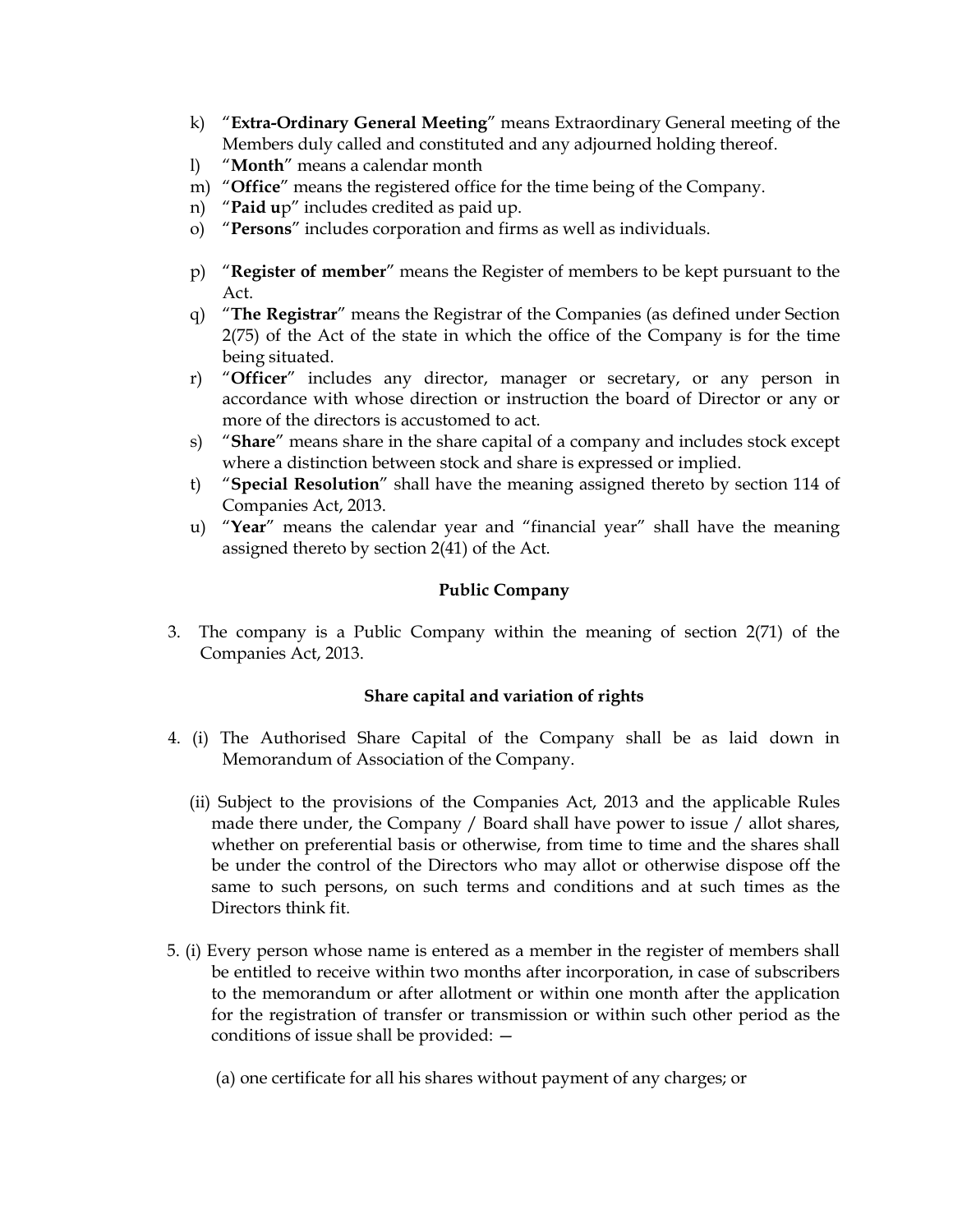- (b) several certificates, each for one or more of his shares, upon payment of twenty rupees for each certificate after the first.
- (ii) Every certificate shall specify the shares to which it relates and the amount paidup thereon and shall be signed by two Directors or by a director and the company secretary, wherever the company has appointed a company secretary or Authorised person of the Company.
- (iii) In respect of any share or shares held jointly by several persons, the company shall not be bound to issue more than one certificate, and delivery of a certificate for a share to one of several joint holders shall be sufficient delivery to all such holders.

6. (i) If any share certificate be worn out, defaced, mutilated or torn or if there be no further space on the back for endorsement of transfer, then upon production and surrender thereof to the company, a new certificate may be issued in lieu thereof, and if any certificate is lost or destroyed then upon proof thereof to the satisfaction of the company and on execution of such indemnity as the company deem adequate, a new certificate in lieu thereof shall be given. Every certificate under this Article shall be issued on payment of twenty rupees for each certificate.

 (ii) The company may issue new share certificates pursuant to consolidation or subdivision of share certificate(s) upon written request received from shareholder together with production and surrender of respective original share certificate(s). Every certificate under this Article shall be issued on payment of twenty rupees for each certificate.

 (iii) The provisions of Articles (5) and (6) shall mutatis mutandis apply to debentures of the company.

7. Except as required by law, no person shall be recognized by the company as holding any share upon any trust, and the company shall not be bound by, or be compelled in any way to recognize (even when having notice thereof) any equitable, contingent, future or partial interest in any share, or any interest in any fractional part of a share, or (except only as by these regulations or by law otherwise provided) any other rights in respect of any share except an absolute right to the entirety thereof in the registered holder.

8. (i) The company may exercise the powers of paying commissions conferred by subsection (6) of section 40, provided that the rate per cent. or the amount of the commission paid or agreed to be paid shall be disclosed in the manner required by that section and rules made there under.

 (ii) The rate or amount of the commission shall not exceed the rate or amount prescribed in rules made under sub-section (6) of section 40.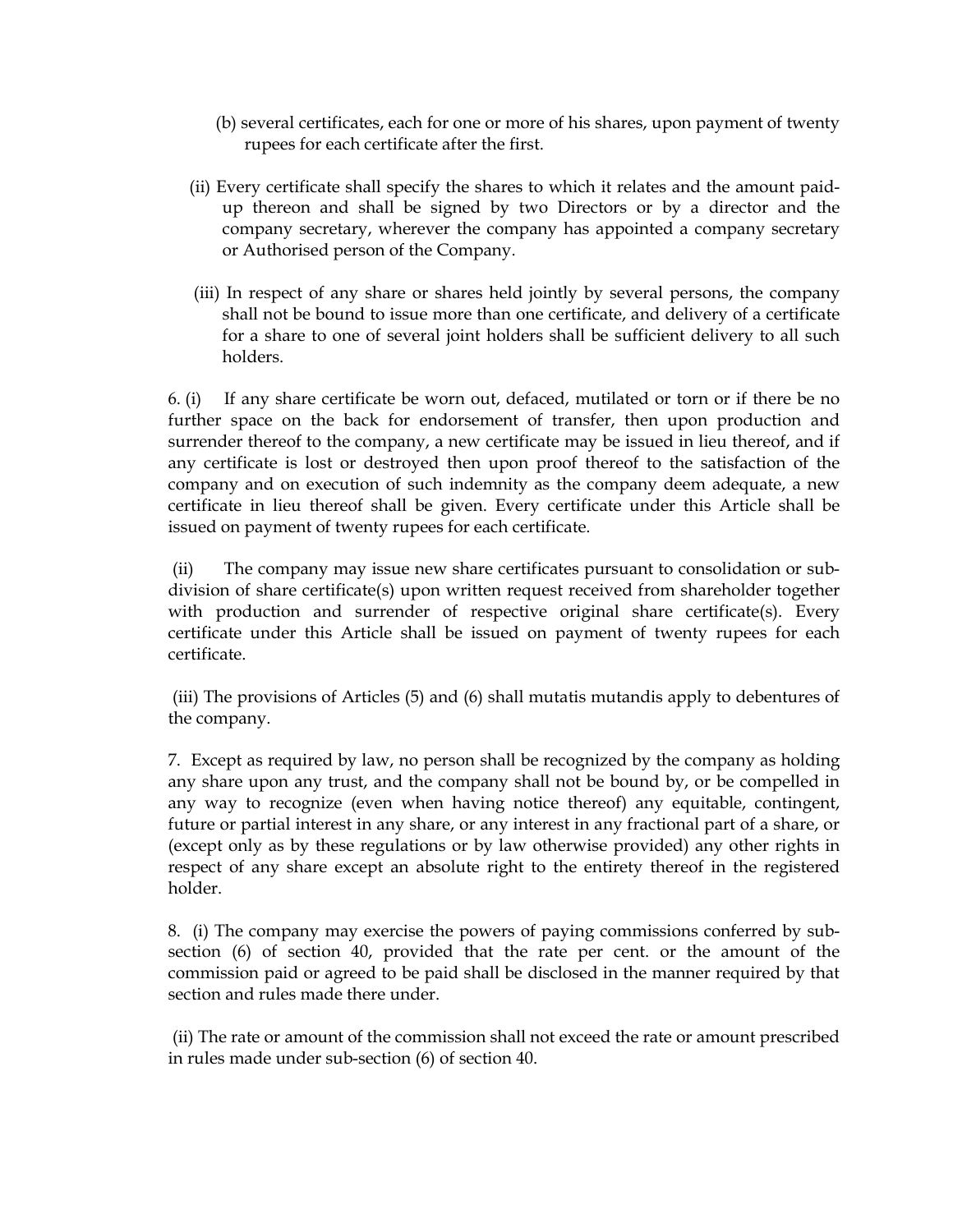(iii) The commission may be satisfied by the payment of cash or the allotment of fully or partly paid shares or partly in the one way and partly in the other.

9. (i) If at any time the share capital is divided into different classes of shares, the rights attached to any class (unless otherwise provided by the terms of issue of the shares of that class) may, subject to the provisions of section 48 and whether or not the company is being wound up, be varied with the consent in writing of the holders of three-fourths of the issued shares of that class, or with the sanction of a special resolution passed at a separate meeting of the holders of the shares of that class.

 (ii) To every such separate meeting, the provisions of these regulations relating to general meetings shall mutatis mutandis apply, but so that the necessary quorum shall be at least two persons holding at least one-third of the issued shares of the class in question.

10. The rights conferred upon the holders of the shares of any class issued with preferred or other rights shall not, unless otherwise expressly provided by the terms of issue of the shares of that class, be deemed to be varied by the creation or issue of further shares ranking pari passu therewith.

11. Subject to the provisions of section 55, any preference shares may, with the sanction of an ordinary resolution, be issued on the terms that they are to be redeemed on such terms and in such manner as the company before the issue of the shares may, by special resolution, determine.

#### Lien

12. (i) The company shall have a first and paramount lien—

(a) on every share (not being a fully paid share), for all monies (whether presently payable or not) called, or payable at a fixed time, in respect of that share; and

(b) on all shares (not being fully paid shares) standing registered in the name of a single person, for all monies presently payable by him or his estate to the company:

Provided that the Board of directors may at any time declare any share to be wholly or in part exempt from the provisions of this clause.

(ii) The company's lien, if any, on a share shall extend to all dividends payable and bonuses declared from time to time in respect of such shares.

(iii) The fully paid shares shall be free from all lien and that in the case of partly paid shares the Company's lien shall be restricted to monies called or payable at a fixed time in respect of such shares.

13. The company may sell, in such manner as the Board thinks fit, any shares on which the company has a lien: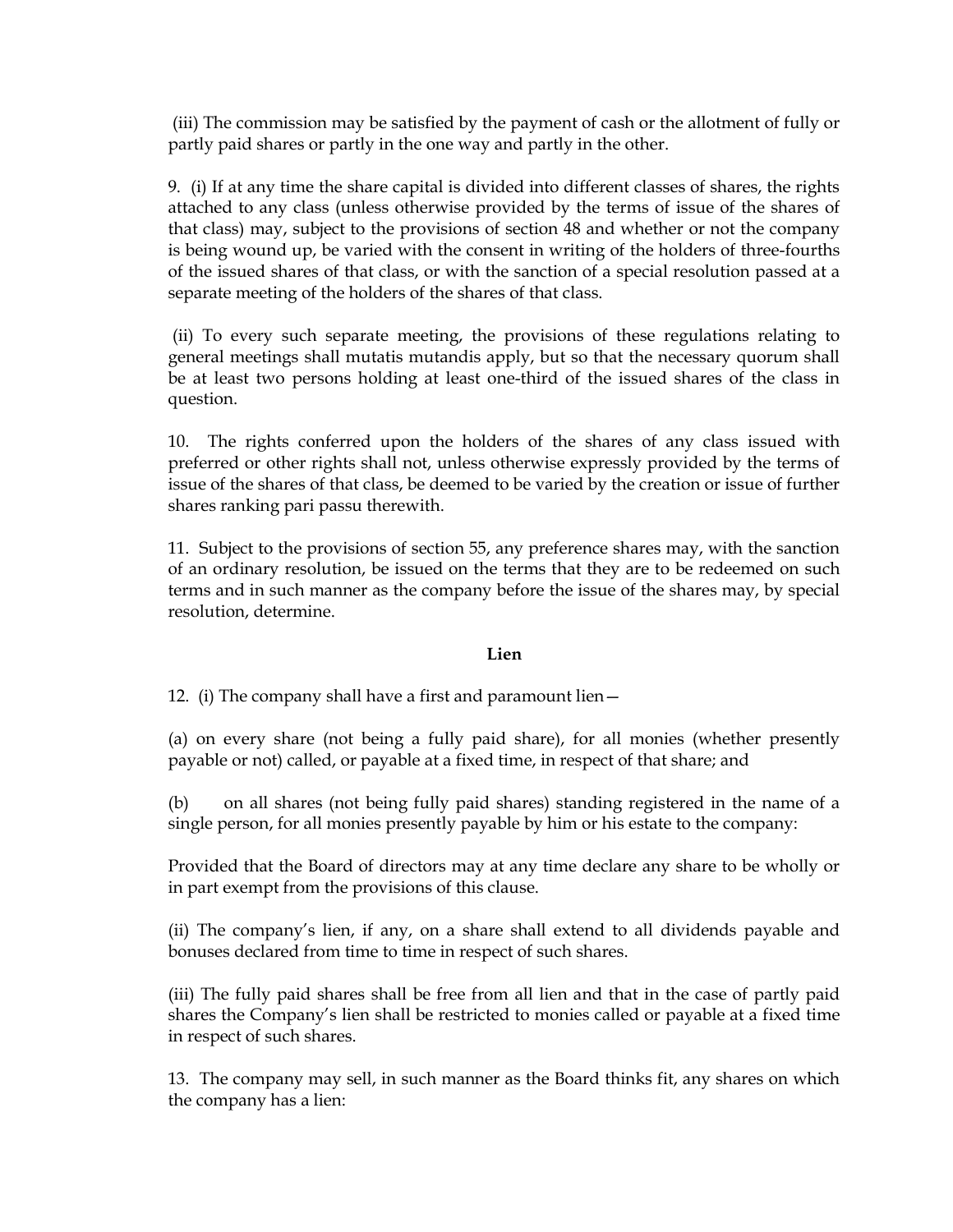Provided that no sale shall be made—

(a) unless a sum in respect of which the lien exists is presently payable; or

(b) until the expiration of fourteen days after a notice in writing stating and demanding payment of such part of the amount in respect of which the lien exists as is presently payable, has been given to the registered holder for the time being of the share or the person entitled thereto by reason of his death or insolvency.

14. (i) To give effect to any such sale, the Board may authorise some person to transfer the shares sold to the purchaser thereof.

 (ii) The purchaser shall be registered as the holder of the shares comprised in any such transfer.

(iii) The purchaser shall not be bound to see to the application of the purchase money, nor shall his title to the shares be affected by any irregularity or invalidity in the proceedings in reference to the sale.

15. (i) The proceeds of the sale shall be received by the company and applied in payment of such part of the amount in respect of which the lien exists as is presently payable.

(ii) The residue, if any, shall, subject to a like lien for sums not presently payable as existed upon the shares before the sale, be paid to the person entitled to the shares at the date of the sale.

## Calls on shares

16. (i) The Board may, from time to time, make calls upon the members in respect of any monies unpaid on their shares (whether on account of the nominal value of the shares or by way of premium) and not by the conditions of allotment thereof made payable at fixed times:

Provided that no call shall exceed one-fourth of the nominal value of the share or be payable at less than one month from the date fixed for the payment of the last preceding call.

(ii) Each member shall, subject to receiving at least fourteen days' notice specifying the time or times and place of payment, pay to the company, at the time or times and place so specified, the amount called on his shares.

(iii) A call may be revoked or postponed at the discretion of the Board.

 (iv) The option or right to make call on shares shall not be given to any person except with the sanction of the Company in General Meetings. That is, it may delegate power to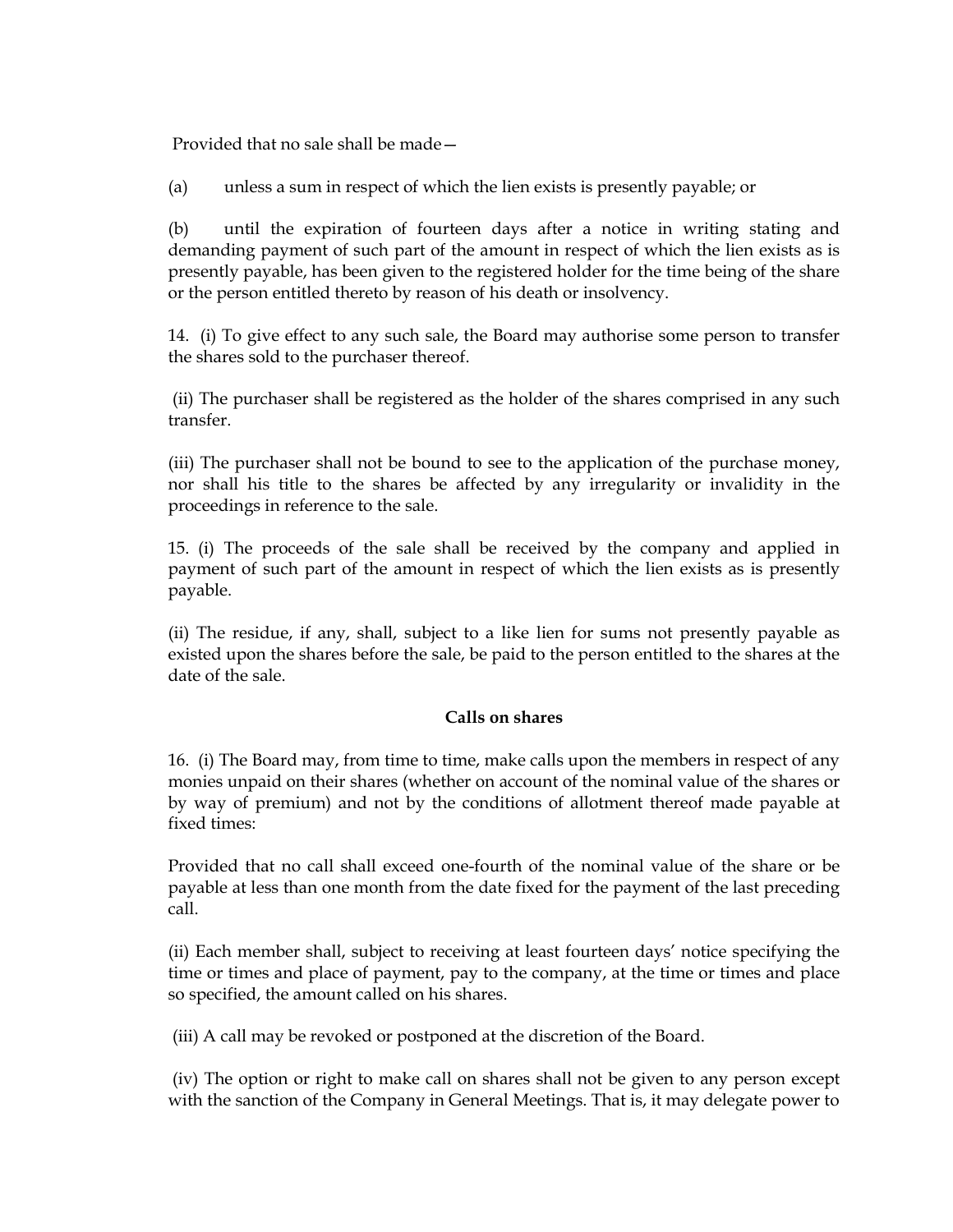make calls on shares subject to approval of the shareholder in a general meeting of the company.

17. A call shall be deemed to have been made at the time when the resolution of the Board authorizing the call was passed and may be required to be paid by instalments.

18. The joint holders of a share shall be jointly and severally liable to pay all calls in respect thereof.

19. (i) If a sum called in respect of a share is not paid before or on the day appointed for payment thereof, the person from whom the sum is due shall pay interest thereon from the day appointed for payment thereof to the time of actual payment at ten per cent. per annum or at such lower rate, if any, as the Board may determine.

(ii) The Board shall be at liberty to waive payment of any such interest wholly or in part.

20. (i) Any sum which by the terms of issue of a share becomes payable on allotment or at any fixed date, whether on account of the nominal value of the share or by way of premium, shall, for the purposes of these regulations, be deemed to be a call duly made and payable on the date on which by the terms of issue such sum becomes payable.

(ii) In case of non-payment of such sum, all the relevant provisions of these regulations as to payment of interest and expenses, forfeiture or otherwise shall apply as if such sum had become payable by virtue of a call duly made and notified.

21. The Board—

(a) may, if it thinks fit, receive from any member willing to advance the same, all or any part of the monies uncalled and unpaid upon any shares held by him; and

(b) upon all or any of the monies so advanced, may (until the same would, but for such advance, become presently payable) pay interest at such rate not exceeding, unless the company in general meeting shall otherwise direct, twelve per cent. per annum, as may be agreed upon between the Board and the member paying the sum in advance.

## Transfer of shares

22. (i) The instrument of transfer of any share in the company shall be executed by or on behalf of both the transferor and transferee.

(ii) The transferor shall be deemed to remain a holder of the share until the name of the transferee is entered in the register of members in respect thereof.

23. The Board may, subject to the right of appeal conferred by section 58 decline to register—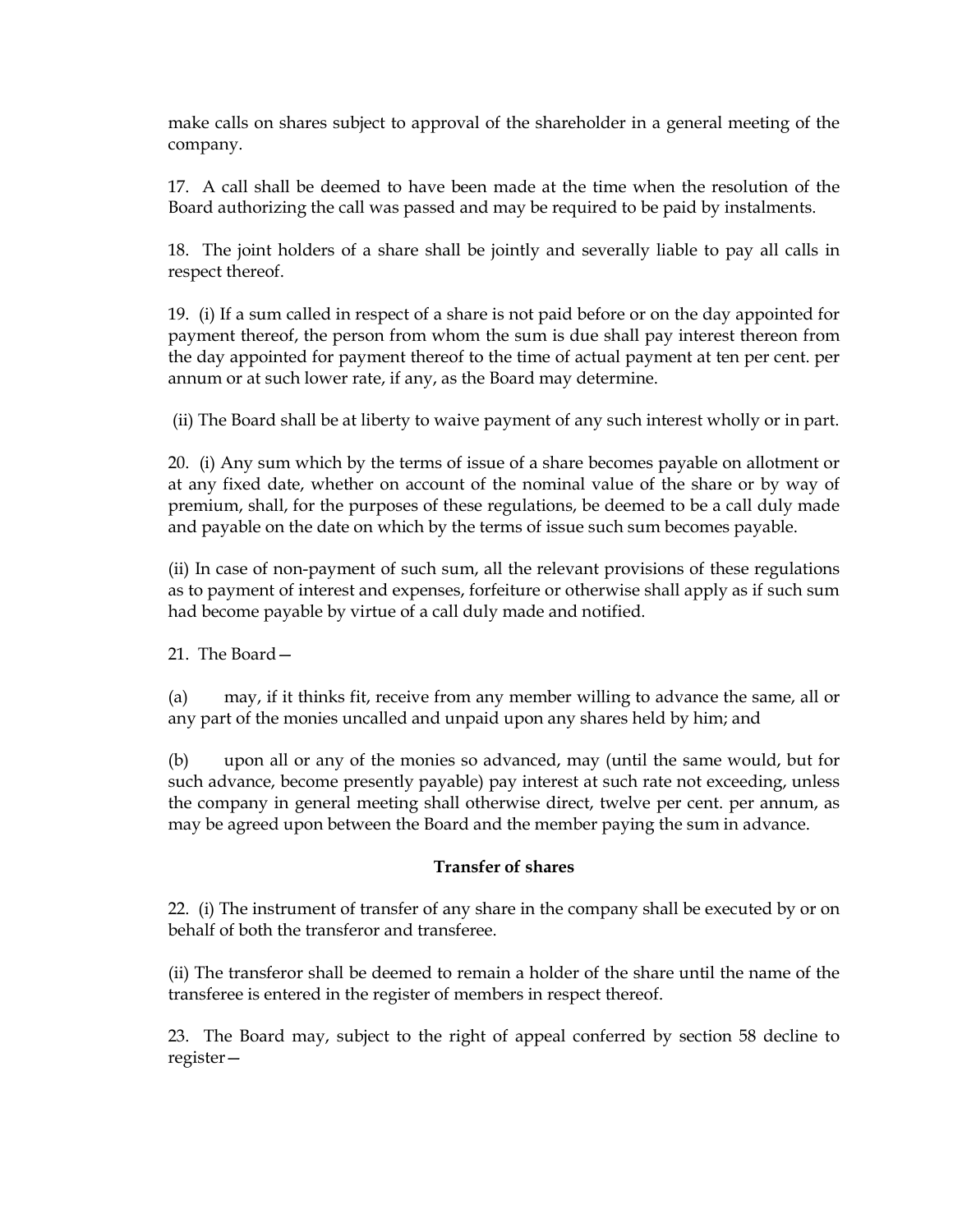(a) the transfer of a share, not being a fully paid share, to a person of whom they do not approve; or

(b) any transfer of shares on which the company has a lien.

24. The Board may decline to recognise any instrument of transfer unless—

(a) the instrument of transfer is in the form as prescribed in rules made under subsection (1) of section 56;

(b) the instrument of transfer is accompanied by the certificate of the shares to which it relates, and such other evidence as the Board may reasonably require to show the right of the transferor to make the transfer; and

(c) the instrument of transfer is in respect of only one class of shares.

25. On giving not less than seven days' previous notice in accordance with section 91 and rules made there under, the registration of transfers may be suspended at such times and for such periods as the Board may from time to time determine:

Provided that such registration shall not be suspended for more than thirty days at any one time or for more than forty-five days in the aggregate in any year.

26. Subject to the provisions of Section 59 of Companies Act, 2013, the Board may decline to register any transfer of Shares on such grounds as it thinks fit in the benefit of the company (notwithstanding that the proposed transferee be already a Member), but in such case it shall, within two (2) months from the date the instrument of transfer was lodged with the Company, send to the transferee and the transferor notice of the refusal to register such transfer giving reasons for such refusal. Provided that registration of a transfer shall not be refused on the ground of the transferor being either alone or jointly with any other person or persons indebted to the Company on any account whatsoever.

## Transmission of Shares

27. (i) On the death of a member, the survivor or survivors where the member was a joint holder, and his nominee or nominees or legal representatives where he was a sole holder, shall be the only persons recognised by the company as having any title to his interest in the shares.

(ii) Nothing in clause (i) shall release the estate of a deceased joint holder from any liability in respect of any share which had been jointly held by him with other persons.

28. (i) Any person becoming entitled to a share in consequence of the death or insolvency of a member may, upon such evidence being produced as may from time to time properly be required by the Board and subject as hereinafter provided, elect, either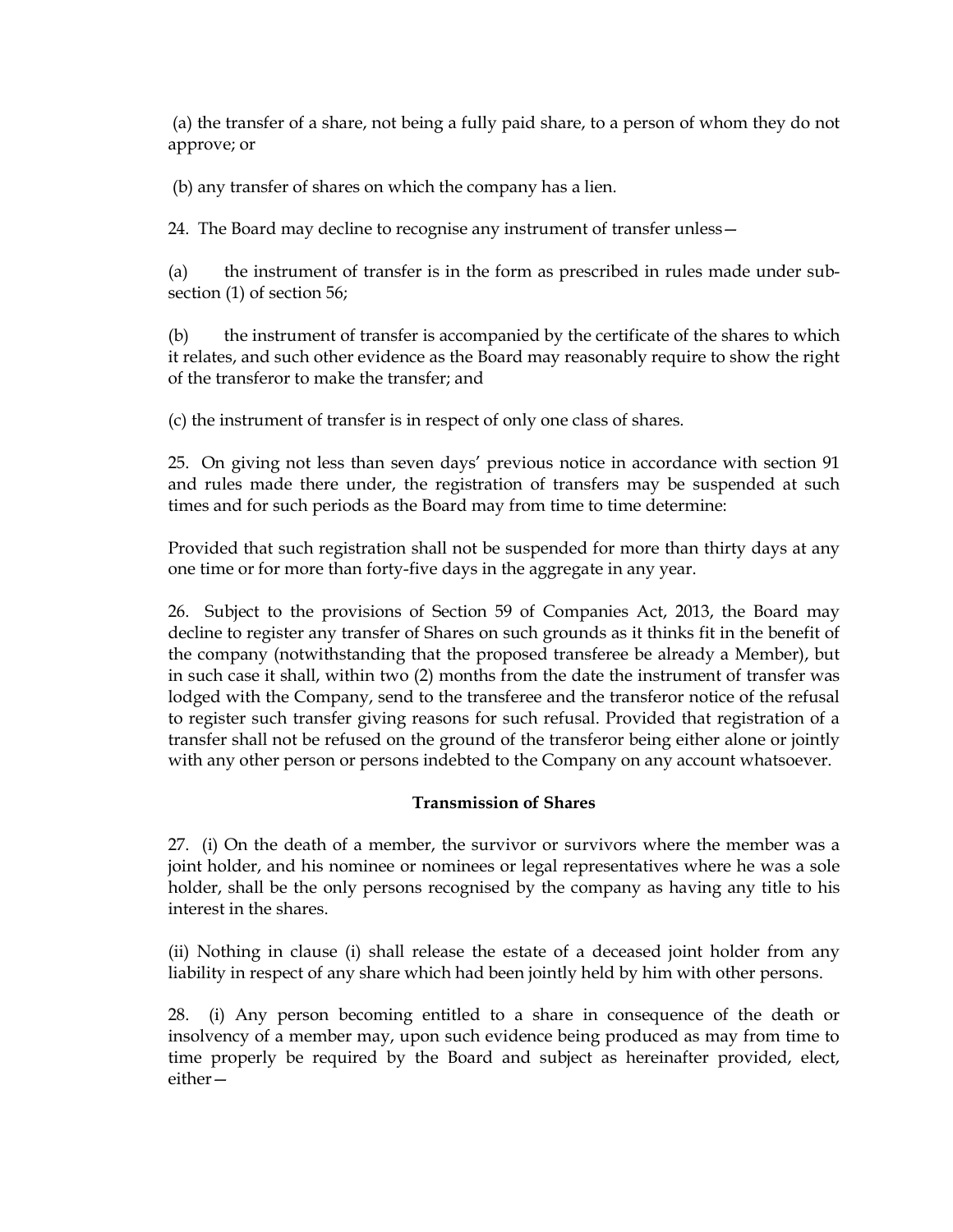(a) to be registered himself as holder of the share; or

(b) to make such transfer of the share as the deceased or insolvent member could have made.

(ii) The Board shall, in either case, have the same right to decline or suspend registration as it would have had, if the deceased or insolvent member had transferred the share before his death or insolvency.

29. (i) If the person so becoming entitled shall elect to be registered as holder of the share himself, he shall deliver or send to the company a notice in writing signed by him stating that he so elects.

 (ii) If the person aforesaid shall elect to transfer the share, he shall testify his election by executing a transfer of the share.

 (iii) All the limitations, restrictions and provisions of these regulations relating to the right to transfer and the registration of transfers of shares shall be applicable to any such notice or transfer as aforesaid as if the death or insolvency of the member had not occurred and the notice or transfer were a transfer signed by that member.

30. A person becoming entitled to a share by reason of the death or insolvency of the holder shall be entitled to the same dividends and other advantages to which he would be entitled if he were the registered holder of the share, except that he shall not, before being registered as a member in respect of the share, be entitled in respect of it to exercise any right conferred by membership in relation to meetings of the company:

Provided that the Board may, at any time, give notice requiring any such person to elect either to be registered himself or to transfer the share, and if the notice is not complied with within ninety days, the Board may thereafter withhold payment of all dividends, bonuses or other monies payable in respect of the share, until the requirements of the notice have been complied with.

#### Forfeiture of Shares

31. If a member fails to pay any call, or installment of a call, on the day appointed for payment thereof, the Board may, at any time thereafter during such time as any part of the call or installment remains unpaid, serve a notice on him requiring payment of so much of the call or installment as is unpaid, together with any interest which may have accrued.

32. The notice aforesaid shall—

(a) name a further day (not being earlier than the expiry of fourteen days from the date of service of the notice) on or before which the payment required by the notice is to be made; and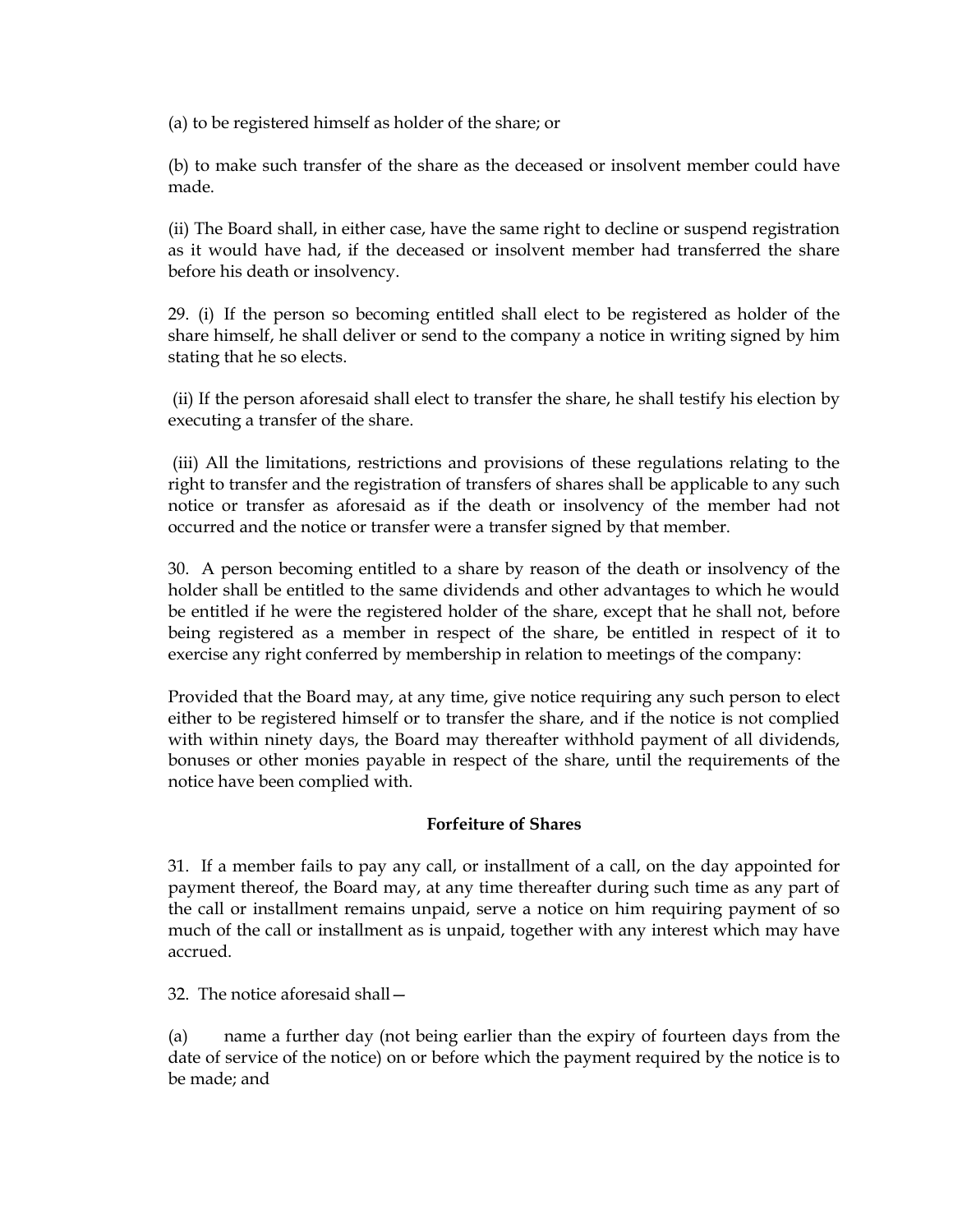(b) state that, in the event of non-payment on or before the day so named, the shares in respect of which the call was made shall be liable to be forfeited.

33. If the requirements of any such notice as aforesaid are not complied with, any share in respect of which the notice has been given may, at any time thereafter, before the payment required by the notice has been made, be forfeited by a resolution of the Board to that effect.

34. (i) A forfeited share may be sold or otherwise disposed of on such terms and in such manner as the Board thinks fit.

 (ii) At any time before a sale or disposal as aforesaid, the Board may cancel the forfeiture on such terms as it thinks fit.

35. (i) A person whose shares have been forfeited shall cease to be a member in respect of the forfeited shares, but shall, notwithstanding the forfeiture, remain liable to pay to the company all monies which, at the date of forfeiture, were presently payable by him to the company in respect of the shares.

 (ii) The liability of such person shall cease if and when the company shall have received payment in full of all such monies in respect of the shares.

36. (i) A duly verified declaration in writing that the declarant is a director, the manager or the secretary, of the company, and that a share in the company has been duly forfeited on a date stated in the declaration, shall be conclusive evidence of the facts therein stated as against all persons claiming to be entitled to the share.

 (ii) The company may receive the consideration, if any, given for the share on any sale or disposal thereof and may execute a transfer of the share in favour of the person to whom the share is sold or disposed of.

(iii) The transferee shall thereupon be registered as the holder of the share

 (iv) The transferee shall not be bound to see to the application of the purchase money, if any, nor shall his title to the share be affected by any irregularity or invalidity in the proceedings in reference to the forfeiture, sale or disposal of the share.

37. The provisions of these regulations as to forfeiture shall apply in the case of nonpayment of any sum which, by the terms of issue of a share, becomes payable at a fixed time, whether on account of the nominal value of the share or by way of premium, as if the same had been payable by virtue of a call duly made and notified.

## Alteration of Capital

38. The company may, from time to time, by ordinary resolution increase the share capital by such sum, to be divided into shares of such amount, as may be specified in the resolution.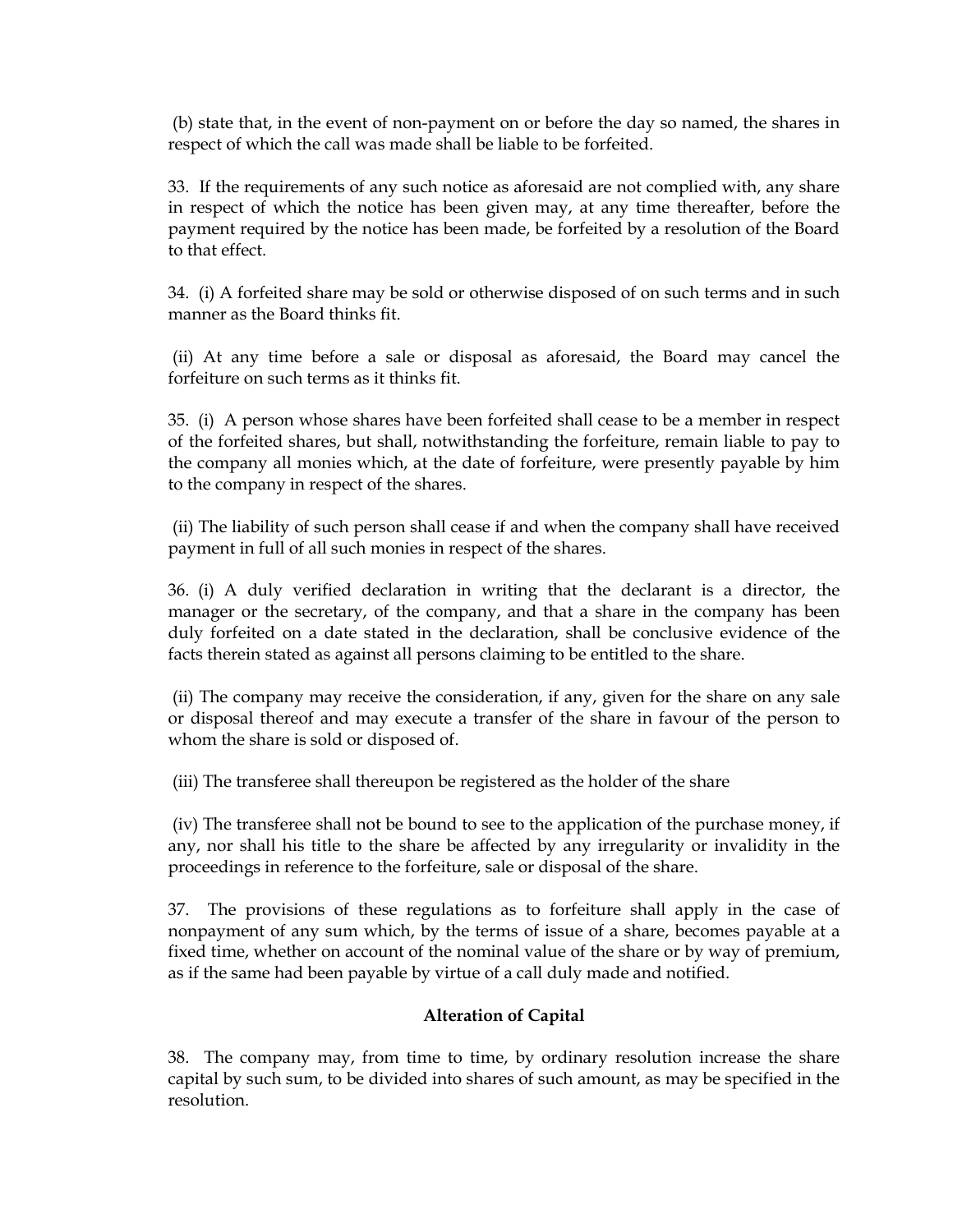39. Subject to the provisions of section 61, the company may, by ordinary resolution,  $-$ 

(a) increase its authorised share capital by such amount as it thinks expedient.

(b) consolidate and divide all or any of its share capital into shares of larger amount than its existing shares;

(c) convert all or any of its fully paid-up shares into stock, and reconvert that stock into fully paid-up shares of any denomination;

(d) sub-divide its existing shares or any of them into shares of smaller amount than is fixed by the memorandum;

(e) cancel any shares which, at the date of the passing of the resolution, have not been taken or agreed to be taken by any person.

40. Where shares are converted into stock, —

(a) the holders of stock may transfer the same or any part thereof in the same manner as, and subject to the same regulations under which, the shares from which the stock arose might before the conversion have been transferred, or as near thereto as circumstances admit:

Provided that the Board may, from time to time, fix the minimum amount of stock transferable, so, however, that such minimum shall not exceed the nominal amount of the shares from which the stock arose.

(b) the holders of stock shall, according to the amount of stock held by them, have the same rights, privileges and advantages as regards dividends, voting at meetings of the company, and other matters, as if they held the shares from which the stock arose; but no such privilege or advantage (except participation in the dividends and profits of the company and in the assets on winding up) shall be conferred by an amount of stock which would not, if existing in shares, have conferred that privilege or advantage.

(c) such of the regulations of the company as are applicable to paid-up shares shall apply to stock and the words "share" and "shareholder" in those regulations shall include "stock" and "stock-holder" respectively.

41. The company may, by special resolution, reduce in any manner and with, and subject to, any incident authorised and consent required by law, —

(a) its share capital;

(b) any capital redemption reserve account; or

(c) any share premium account.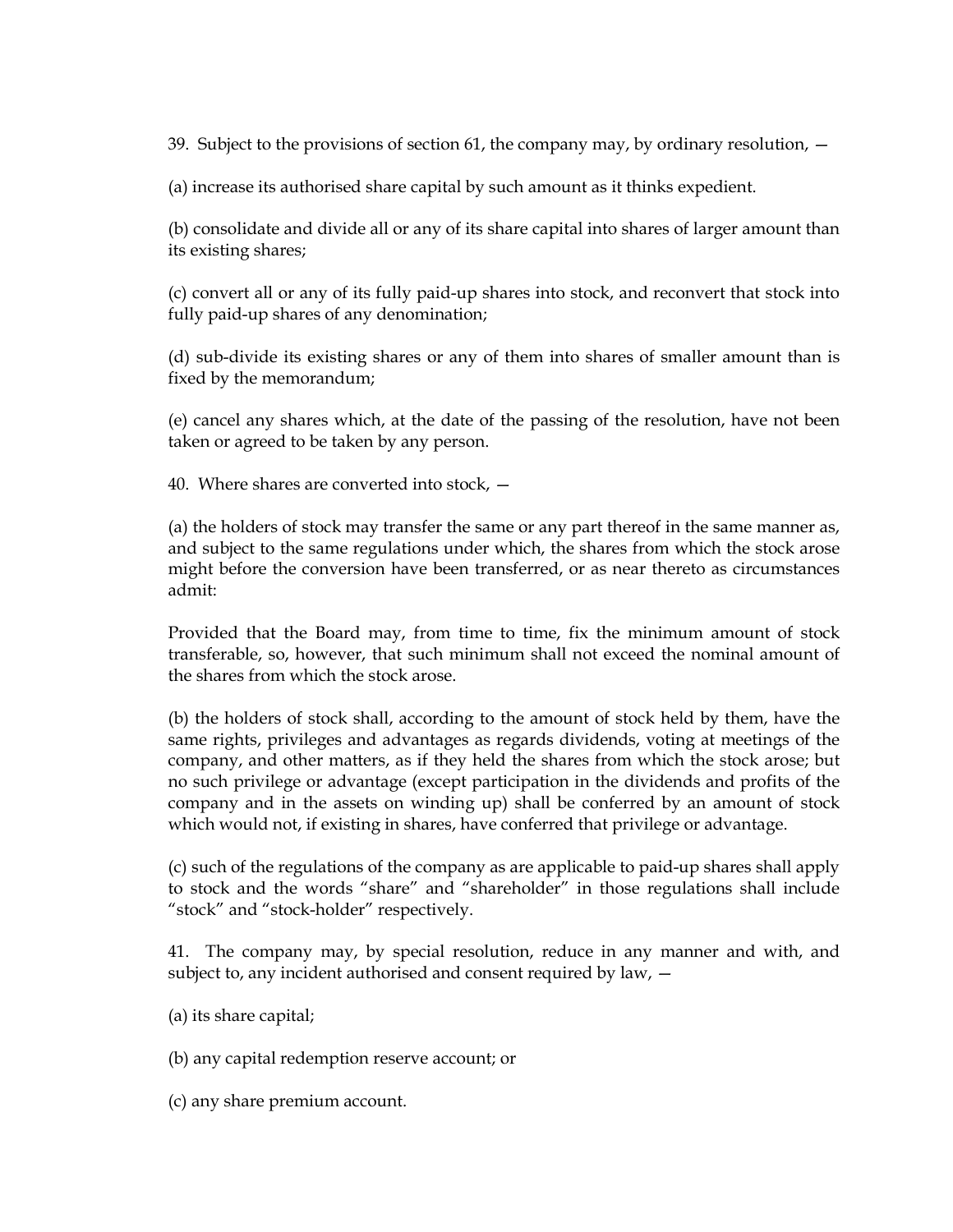## Capitalisation of profits

42. (i) The company in general meeting may, upon the recommendation of the Board resolve—

(a) that it is desirable to capitalise any part of the amount for the time being standing to the credit of any of the company's reserve accounts, or to the credit of the profit and loss account, Securities Premium Accounts or otherwise available for distribution; and

 (b) that such sum be accordingly set free for distribution in the manner specified in clause (ii) amongst the members who would have been entitled thereto, if distributed by way of dividend and in the same proportions.

(ii) The sum aforesaid shall not be paid in cash but shall be applied, subject to the provision contained in clause (iii), either in or towards—

(a) paying up any amounts for the time being unpaid on any shares held by such members respectively;

(b) paying up in full, unissued shares of the company to be allotted and distributed, credited as fully paid-up, to and amongst such members in the proportions aforesaid;

(c) partly in the way specified in sub-clause (A) and partly in that specified in subclause (B);

(iii) A securities premium account and a capital redemption reserve account may, for the purposes of this regulation, be applied in the paying up of unissued shares to be issued to members of the company as fully paid bonus shares;

(iv) The Board shall give effect to the resolution passed by the company in pursuance of this regulation.

43. (i) Whenever such a resolution as aforesaid shall have been passed, the Board shall—

(a) make all appropriations and applications of the undivided profits resolved to be capitalised thereby, and all allotments and issues of fully paid shares if any; and

(b) generally do all acts and things required to give effect thereto.

(ii) The Board shall have power—

(a) to make such provisions, by the issue of fractional certificates or by payment in cash or otherwise as it thinks fit, for the case of shares becoming distributable in fractions; and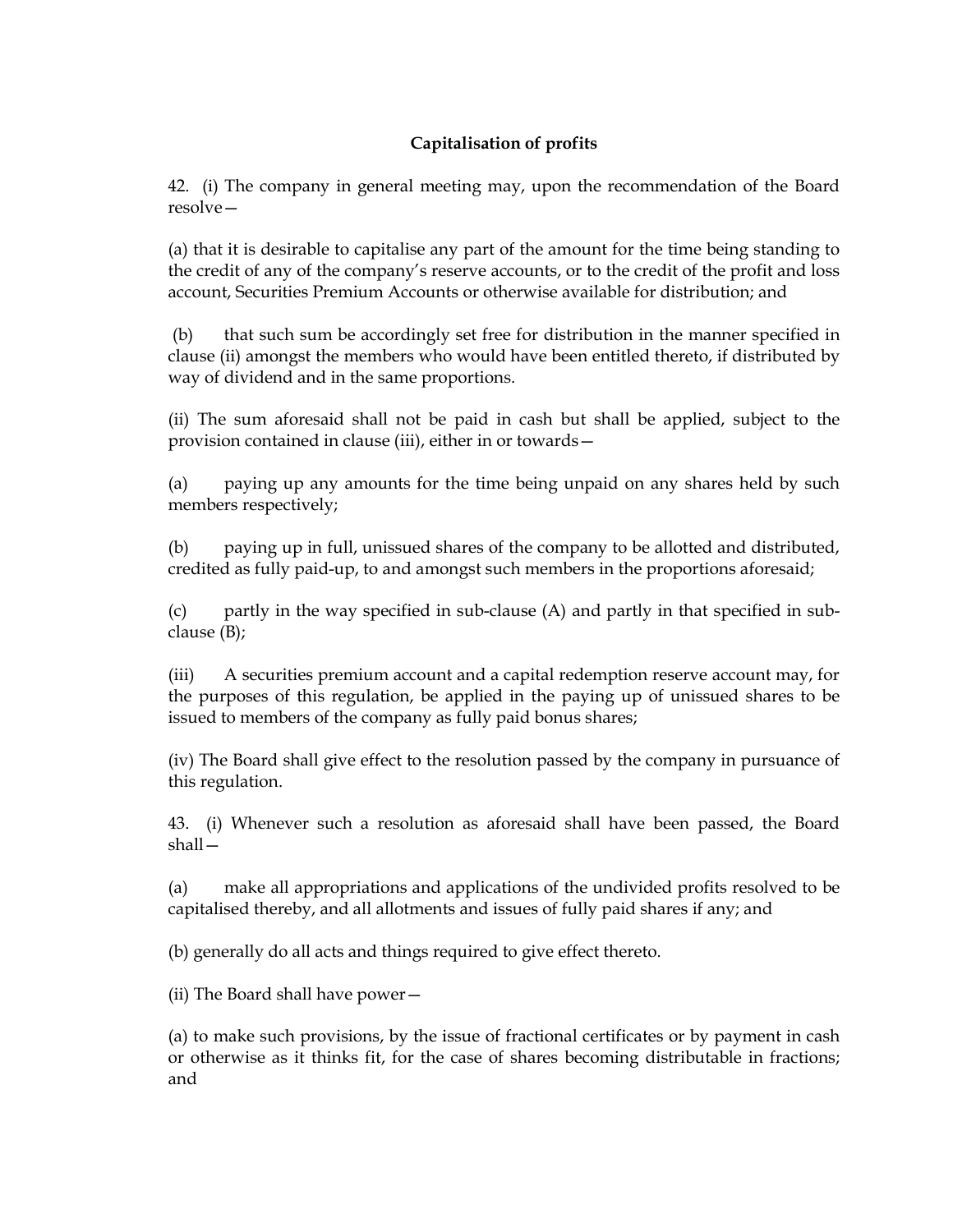(b) to authorise any person to enter, on behalf of all the members entitled thereto, into an agreement with the company providing for the allotment to them respectively, credited as fully paid-up, of any further shares to which they may be entitled upon such capitalisation, or as the case may require, for the payment by the company on their behalf, by the application thereto of their respective proportions of profits resolved to be capitalised, of the amount or any part of the amounts remaining unpaid on their existing shares;

(iii) Any agreement made under such authority shall be effective and binding on such members.

## Dematerialisation of Securities

44. For the purpose of this Article: -

"Beneficial Owner": Beneficial Owner shall have the meaning assigned thereto in section 2(1)(a) of the Depositories Act, 1996.

"Depositories Act": Depositories Act shall mean the Depositories Act, 1996 and includes any statutory modification or re-enactment thereof for the time being in force.

"Depository": Depository shall mean a Depository as defined in section 2(1)(e) of the Depositories Act, 1996.

"Member": Member shall mean a duly registered holder from time to time of the security of the company and includes every person whose name is entered as beneficial owner in the records of the Depository.

"Security": Security shall mean such security as may be specified by SEBI.

"Dematerialisation of Securities": Notwithstanding anything on the contrary contained in this Article, the company shall be entitled to dematerialise its securities and to offer securities in a dematerialised form and further to rematerialise the securities held on depository pursuant to the Depositories Act, 1996 or any amendment thereof.

"Option to hold securities in physical form or with depository": Every person holding securities of the company through allotment or otherwise shall have the option to receive and hold the same in the dematerialised form with a depository.

"Beneficial Owner may opt out of a Depository": Every person holding securities of the company with a depository, being the beneficial owner thereof, may at any time opt out of the depository in the manner provided under the provisions of the Depositories Act and the Rules, if any, prescribed there under and on fulfilment of the conditions prescribed by the company from time to time, company shall issue the relevant security certificates to the beneficial owner thereof.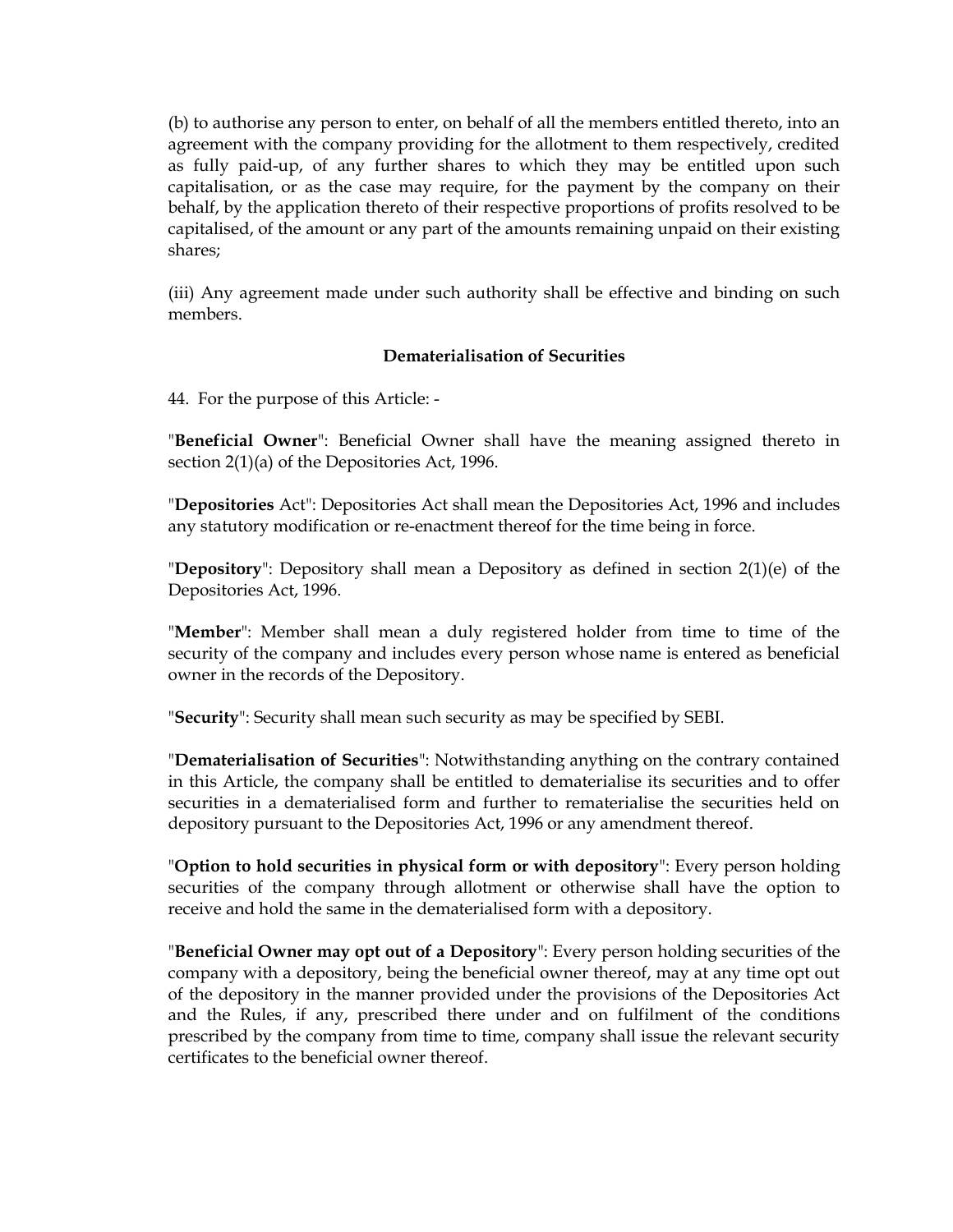"Securities in Depositories to be in fungible form": All securities held by a depository shall be dematerialised and shall be in fungible form. Nothing contained in Sections 153, 153A, 153B, 187B, 187C and 372A of the Companies Act, shall apply to a depository in respect of the securities held by it on behalf of the beneficial owners.

"Rights of depository and beneficial owners": A depository shall be deemed to be the registered owner for the purposes of affecting the transfer of ownership of securities on behalf of the beneficial owners and shall not have any voting rights or any other rights in respect of the securities held by it.

Every person holding securities of the Company and whose name is entered as the beneficial owner in the records of the depository shall be deemed to be a member of the Company. The beneficial owner of securities shall be entitled to all rights and benefits and be subject to all the liabilities in respect of his/her securities, which are held by a depository.

"Transfer of securities": Transfer of security held in a depository will be governed by the provisions of the Depository Act, 1996. Nothing contained in Section 56 of the Companies Act, 2013 or these Articles shall apply to a transfer of securities effected by a transferor and transferee both of whom are entered as beneficial owners in the records of a depository.

"Register and Index of beneficial owners": The Register and Index of beneficial owners maintained by a depository under the Depositories Act, 1996 shall be deemed to be the Register and Index of Members and Security holders for the purpose of these Articles.

"Other matters": Notwithstanding anything contained in these Articles, the provision of Depositories Act, 1996 relating to dematerialisation of securities including any modification(s) or re-enactment thereof and Rules/Regulations made there under shall prevail accordingly.

Notwithstanding anything contained in the Act or the Articles, where securities are held in a depository, the records of the beneficial ownership may be served by such depository on the company.

## Buy-Back of Shares

45. Notwithstanding anything contained in these articles but subject to the provisions of sections 68 to 70 and any other applicable provision of the Act or any other law for the time being in force, the company may purchase its own shares or other specified securities.

## General Meetings

46. All general meetings other than Annual General Meeting shall be called extraordinary general meeting.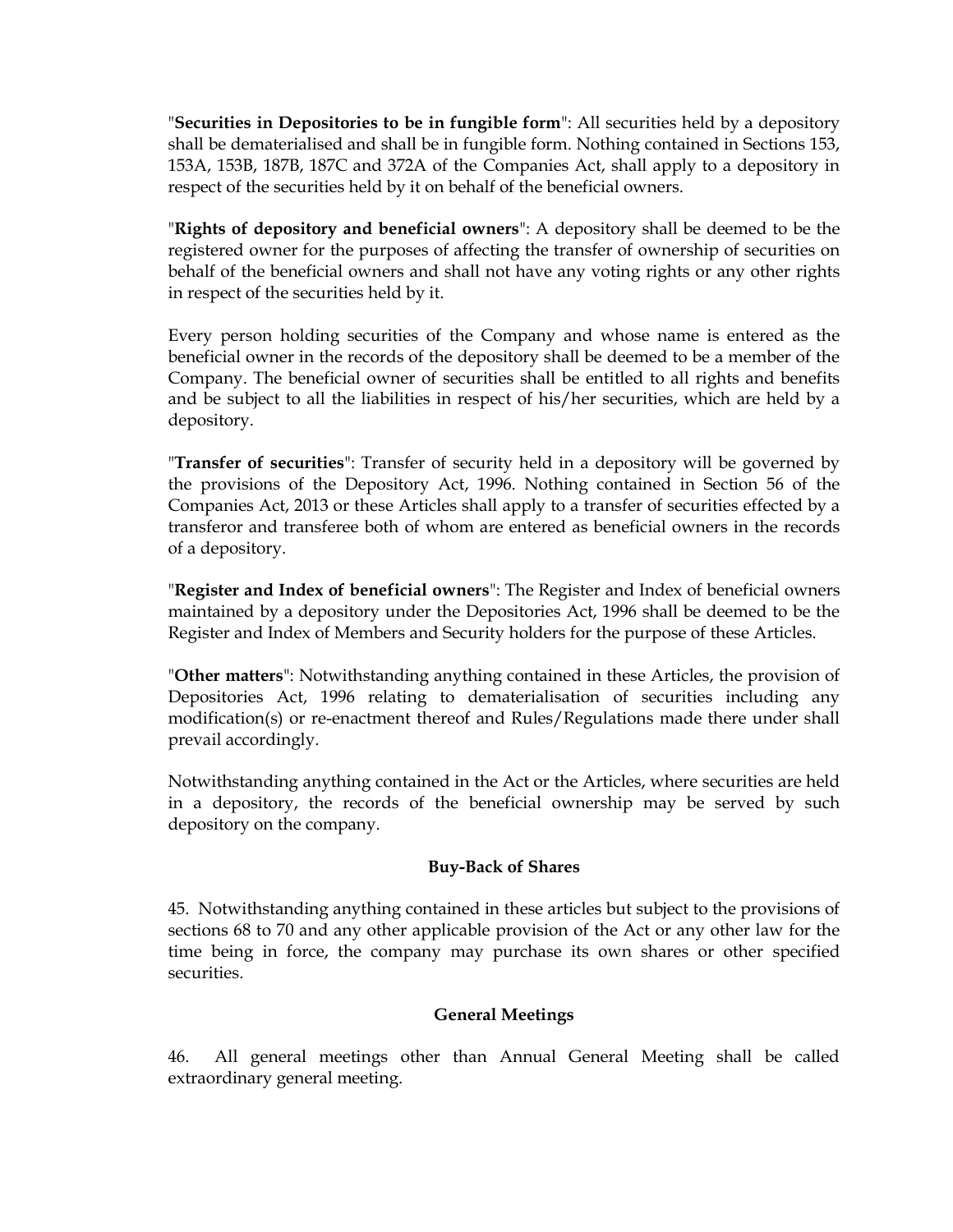47. (i) The Board may, whenever it thinks fit, call an extraordinary general meeting.

 (ii) If at any time directors capable of acting who are sufficient in number to form a quorum are not within India, any director or any two members of the company may call an extraordinary general meeting in the same manner, as nearly as possible, as that in which such a meeting may be called by the Board.

## Proceedings at General Meetings

48. (i) No business shall be transacted at any general meeting unless a quorum of members is present at the time when the meeting proceeds to business.

 (ii) Save as otherwise provided herein, the quorum for the general meetings shall be as provided in section 103.

 (iii) The chairperson, if any, of the Board shall preside as Chairperson at every general meeting of the company.

 (iv) If there is no such Chairperson, or if he is not present within fifteen minutes after the time appointed for holding the meeting, or is unwilling to act as chairperson of the meeting, the directors present shall elect one of their members to be Chairperson of the meeting.

 (v) If at any meeting no director is willing to act as Chairperson or if no director is present within fifteen minutes after the time appointed for holding the meeting, the members present shall choose one of their members to be Chairperson of the meeting.

## Adjournment of Meeting

49. (i) The Chairperson may, with the consent of any meeting at which a quorum is present, and shall, if so directed by the meeting, adjourn the meeting from time to time and from place to place.

 (ii) No business shall be transacted at any adjourned meeting other than the business left unfinished at the meeting from which the adjournment took place.

 (iii) When a meeting is adjourned for thirty days or more, notice of the adjourned meeting shall be given as in the case of an original meeting.

 (iv) Save as aforesaid, and as provided in section 103 of the Act, it shall not be necessary to give any notice of an adjournment or of the business to be transacted at an adjourned meeting.

## Voting Rights

50. Subject to any rights or restrictions for the time being attached to any class or classes of shares,—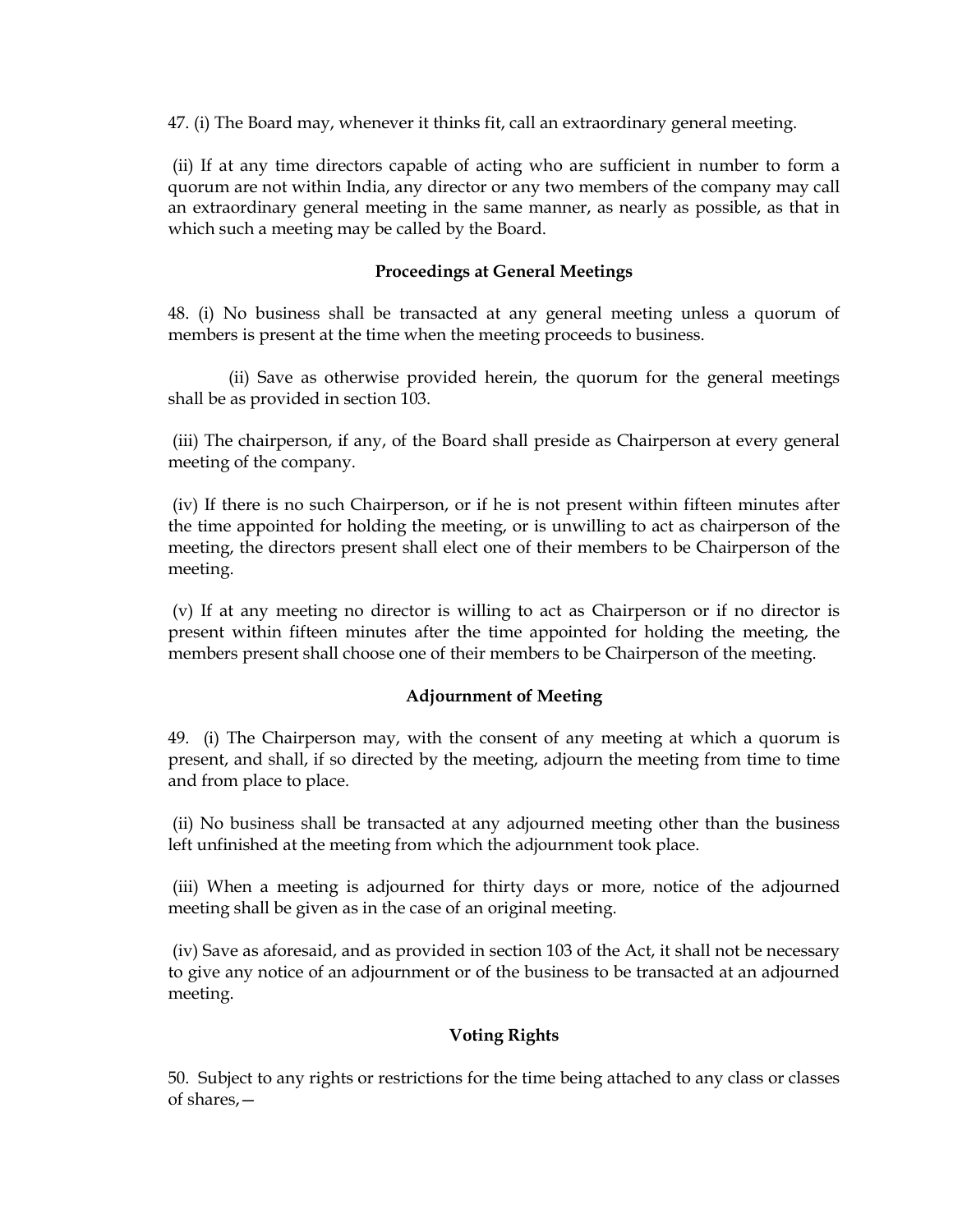(a) on a show of hands, every member present in person shall have one vote; and

(b) on a poll, the voting rights of members shall be in proportion to his share in the paidup equity share capital of the company.

51. A member may exercise his vote at a meeting by electronic means in accordance with section 108 and shall vote only once.

52. (i) In the case of joint holders, the vote of the senior who tenders a vote, whether in person or by proxy, shall be accepted to the exclusion of the votes of the other joint holders.

(ii) For this purpose, seniority shall be determined by the order in which the names stand in the register of members.

53. A member of unsound mind, or in respect of whom an order has been made by any court having jurisdiction in lunacy, may vote, whether on a show of hands or on a poll, by his committee or other legal guardian, and any such committee or guardian may, on a poll, vote by proxy.

54. Any business other than that upon which a poll has been demanded may be proceeded with, pending the taking of the poll.

55. No member shall be entitled to vote at any general meeting unless all calls or other sums presently payable by him in respect of shares in the company have been paid.

56. (i) No objection shall be raised to the qualification of any voter except at the meeting or adjourned meeting at which the vote objected to is given or tendered, and every vote not disallowed at such meeting shall be valid for all purposes.

(ii) Any such objection made in due time shall be referred to the Chairperson of the meeting, whose decision shall be final and conclusive.

#### Proxy

57. The instrument appointing a proxy and the power-of-attorney or other authority, if any, under which it is signed or a notarised copy of that power or authority, shall be deposited at the registered office of the company not less than 48 hours before the time for holding the meeting or adjourned meeting at which the person named in the instrument proposes to vote, or, in the case of a poll, not less than 24 hours before the time appointed for the taking of the poll; and in default the instrument of proxy shall not be treated as valid.

58. An instrument appointing a proxy shall be in the form as prescribed in the rules made under section 105.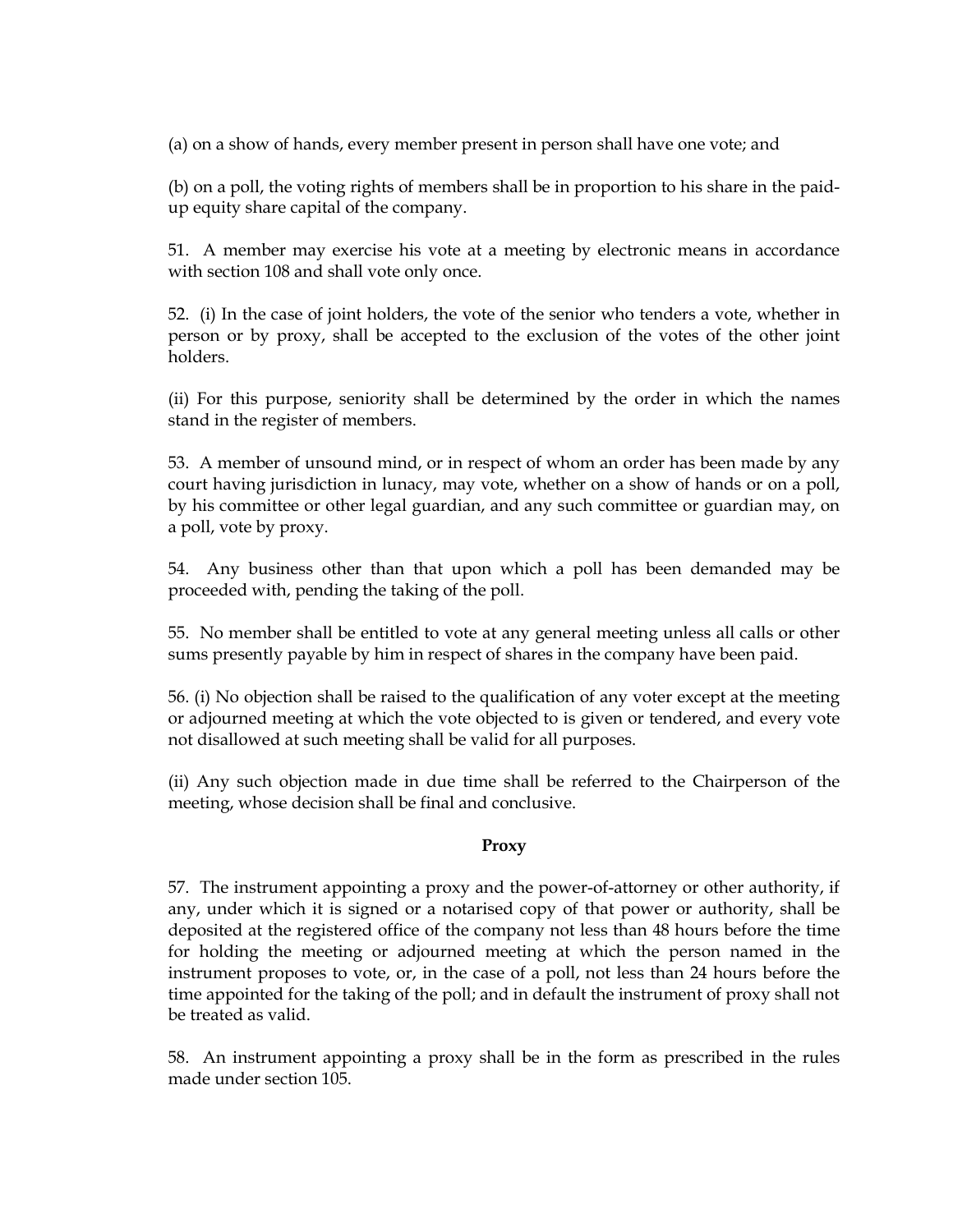59. A vote given in accordance with the terms of an instrument of proxy shall be valid, notwithstanding the previous death or insanity of the principal or the revocation of the proxy or of the authority under which the proxy was executed, or the transfer of the shares in respect of which the proxy is given:

Provided that no intimation in writing of such death, insanity, revocation or transfer shall have been received by the company at its office before the commencement of the meeting or adjourned meeting at which the proxy is used.

## Board of Directors

60. The number of Directors shall not be less than three and not more than fifteen. The Company shall have the power to increase the number of Directors beyond 15 after passing a Special Resolution as per provisions of section 149 of the Act.

61. (i) Subject to the provisions of the Act, the Company may pay any remuneration, as determined by the Board of Directors / General Meeting to all or any of its Directors for the services rendered by them / him in day to day management of the affairs of the company or any other type of services, whether professional in nature or not, for any of the purposes of the company, either by a fixed sum on monthly or annual basis and / or perquisites and / or a percentage of the profits or otherwise as may be determined by the Board or the members in General Meeting.

 The remuneration of the directors shall, in so far as it consists of a monthly payment, be deemed to accrue from day-to-day.

 (ii) In addition to the remuneration payable to them in pursuance of the Act, the directors may be paid all travelling, hotel and other expenses properly incurred by them—

(a) in attending and returning from meetings of the Board of Directors or any committee thereof or general meetings of the company; or

(b) in connection with the business of the company.

62. The Board may pay all expenses incurred in getting up and registering the company.

63. The company may exercise the powers conferred on it by section 88 with regard to the keeping of a foreign register; and the Board may (subject to the provisions of that section) make and vary such regulations as it may thinks fit respecting the keeping of any such register.

64. All cheques, promissory notes, drafts, hundis, bills of exchange and other negotiable instruments, and all receipts for monies paid to the company, shall be signed, drawn, accepted, endorsed, or otherwise executed, as the case may be, by such person and in such manner as the Board shall from time to time by resolution determine.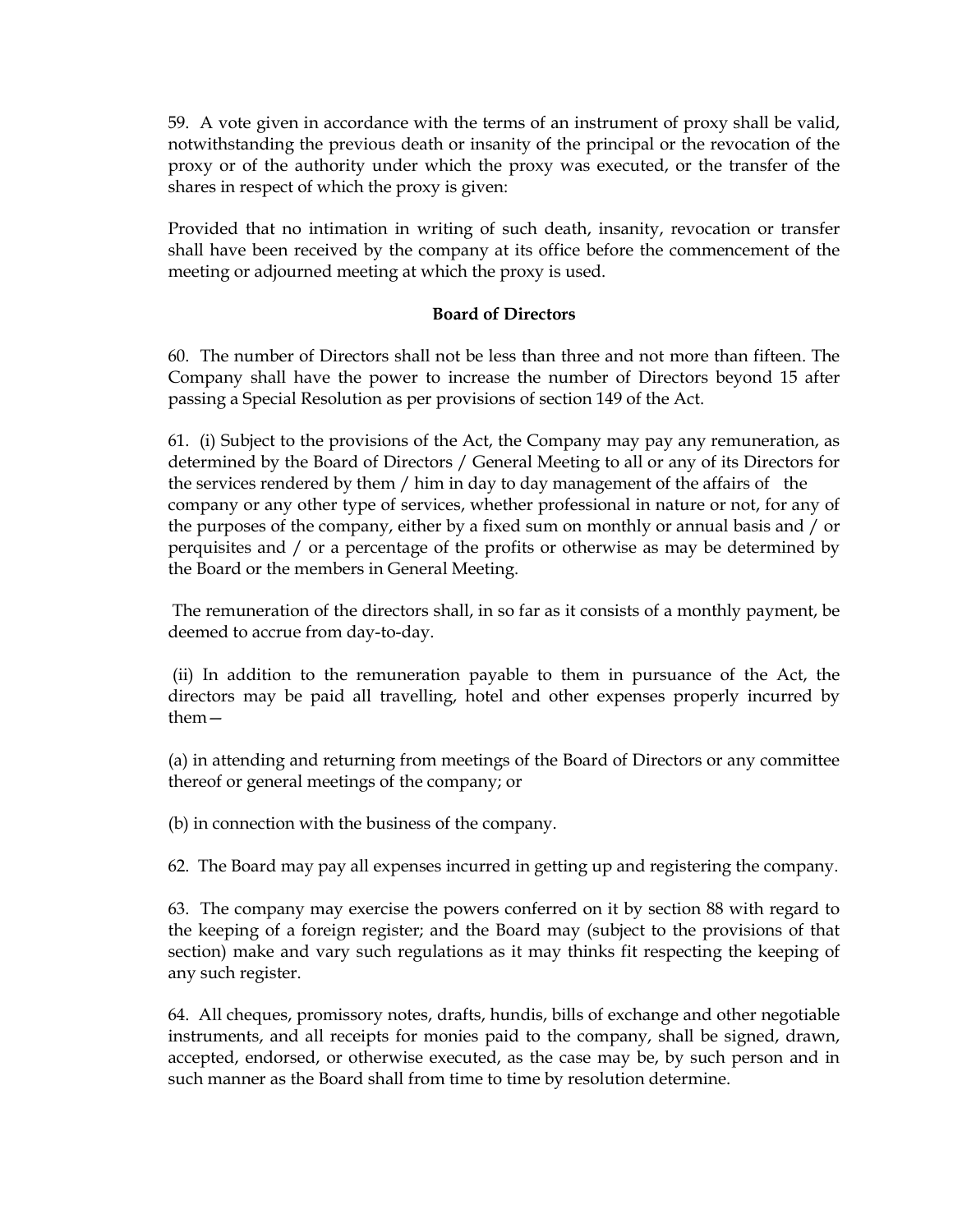65. Every director present at any meeting of the Board or of a committee thereof shall sign his name in a book to be kept for that purpose.

66. (i) Subject to the provisions of section 149, the Board shall have power at any time, and from time to time, to appoint a person as an additional director, provided the number of the directors and additional directors together shall not at any time exceed the maximum strength fixed for the Board by the articles.

 (ii) Such person shall hold office only up to the date of the next annual general meeting of the company but shall be eligible for appointment by the company as a director at that meeting subject to the provisions of the Act.

## Proceedings of the Board

67. (i) The Board of Directors may meet for the conduct of business, adjourn and otherwise regulate its meetings, as it thinks fit.

(ii) Subject to the Articles herein, a director may, and the manager or secretary on the requisition of a director shall, at any time, summon a meeting of the Board.

(iii) Save as otherwise expressly provided in the Act, questions arising at any meeting of the Board shall be decided by a majority of votes.

(iv) In case of an equality of votes, the Chairperson of the Board, if any, shall have a second or casting vote.

68. The continuing directors may act notwithstanding any vacancy in the Board; but, if and so long as their number is reduced below the quorum fixed by the Act for a meeting of the Board, the continuing directors or director may act for the purpose of increasing the number of directors to that fixed for the quorum, or of summoning a general meeting of the company, but for no other purpose.

69. (i) The Board may elect a Chairperson of its meetings and determine the period for which he is to hold office.

(ii) If no such Chairperson is elected, or if at any meeting the Chairperson is not present within five minutes after the time appointed for holding the meeting, the directors present may choose one of their number to be Chairperson of the meeting.

70. (i) The Board may, subject to the provisions of the Act, delegate any of its powers to committees consisting of such member or members of its body as it thinks fit.

 (ii) Any committee so formed shall, in the exercise of the powers so delegated, conform to any regulations that may be imposed on it by the Board.

71. A committee may elect a Chairperson of its meetings.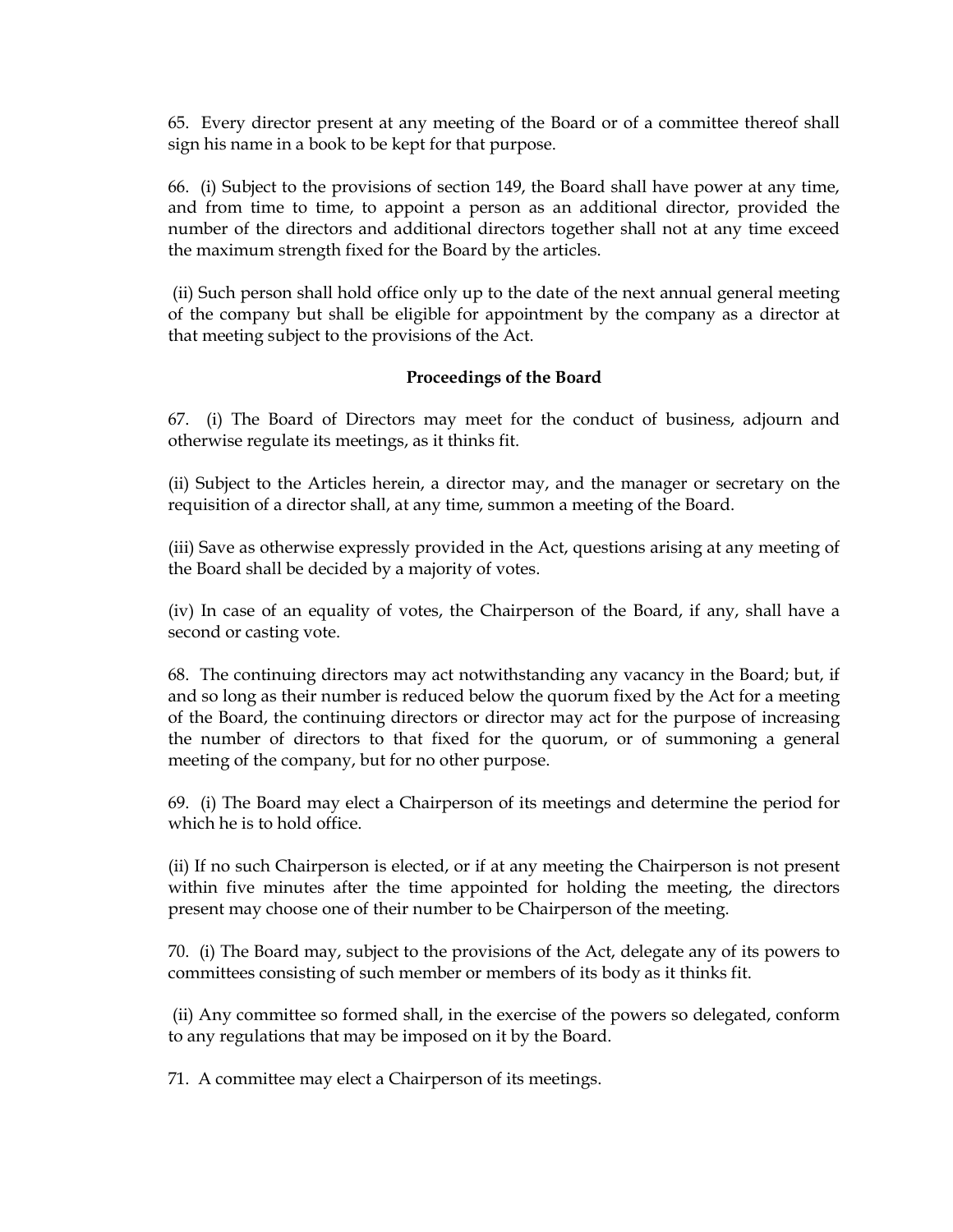72. If no such Chairperson is elected, or if at any meeting the Chairperson is not present within five minutes after the time appointed for holding the meeting, the members present may choose one of their members to be Chairperson of the meeting.

73. (i) A committee may meet and adjourn as it thinks fit.

(ii) Questions arising at any meeting of a committee shall be determined by a majority of votes of the members present, and in case of an equality of votes, the Chairperson shall have a second or casting vote.

74. All acts done in any meeting of the Board or of a committee thereof or by any person acting as a director, shall, notwithstanding that it may be afterwards discovered that there was some defect in the appointment of any one or more of such directors or of any person acting as aforesaid, or that they or any of them were disqualified, be as valid as if every such director or such person had been duly appointed and was qualified to be a director.

75. Save as otherwise expressly provided in the Act, a resolution in writing, signed by all the members of the Board or of a committee thereof, for the time being entitled to receive notice of a meeting of the Board or committee, shall be valid and effective as if it had been passed at a meeting of the Board or committee, duly convened and held.

# Chief Executive Officer, Manager, Company Secretary or Chief Financial Officer

76. Subject to the provisions of the Act, —

(i) A chief executive officer, manager, company secretary or chief financial officer may be appointed by the Board for such term, at such remuneration and upon such conditions as it may think fit; and any chief executive officer, manager, company secretary or chief financial officer so appointed may be removed by means of a resolution of the Board;

(ii) A director may be appointed as chief executive officer, manager, company secretary or chief financial officer.

77. A provision of the Act or these regulations requiring or authorising a thing to be done by or to a director and chief executive officer, manager, company secretary or chief financial officer shall not be satisfied by its being done by or to the same person acting both as director and as, or in place of, chief executive officer, manager, company secretary or chief financial officer.

## BORROWING POWERS

78. Subject to the provisions of the Sections 179 & 180 of the Act, the Directors of the Company shall have the power from time to time at their discretion, to raise or borrow or secure the payment of any sum or sums of money for the Company. INVESTMENT POWERS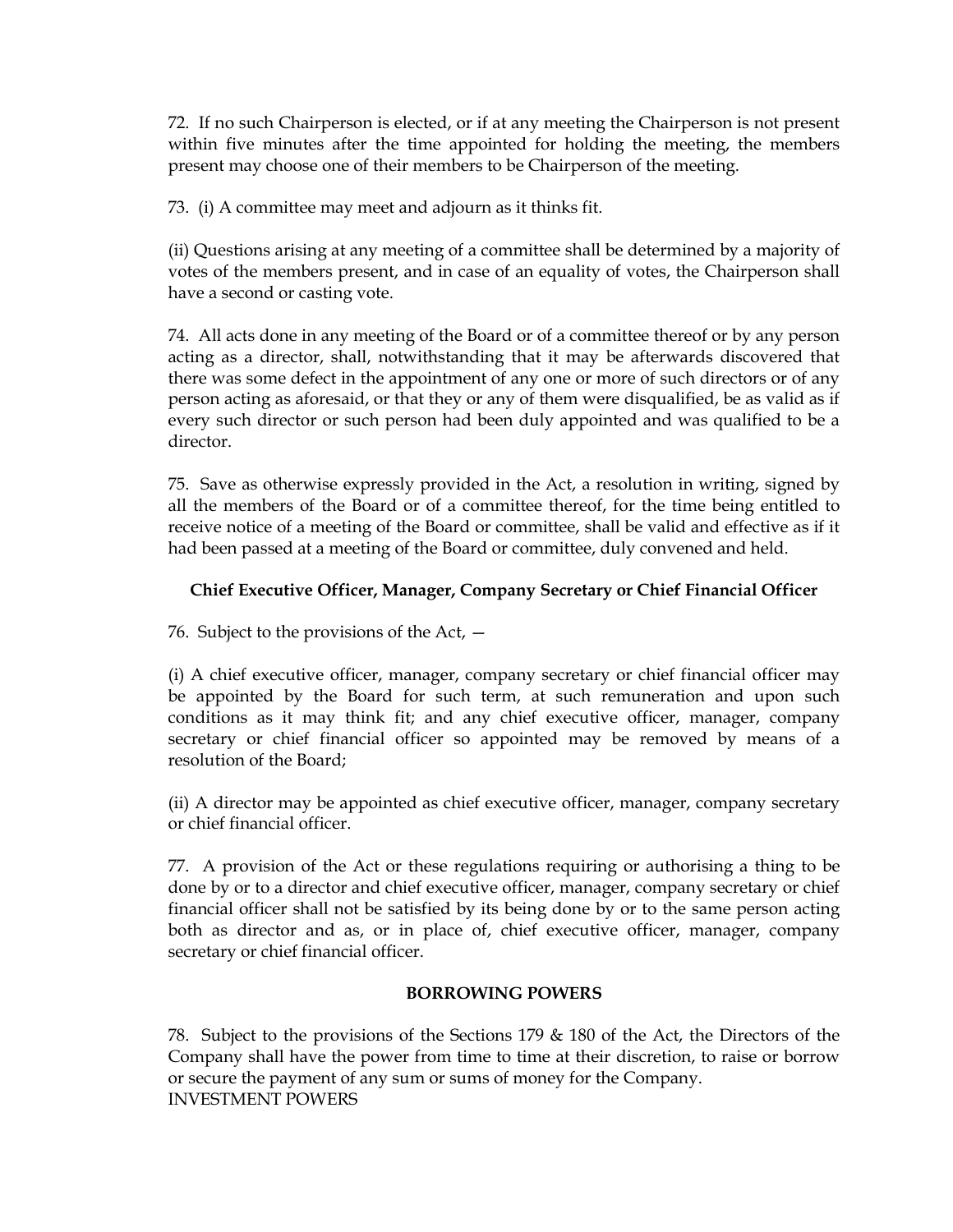79. Subject to the provisions of the Sections 185 & 186 of the Act, the Directors of the Company shall have the power from time to time at their discretion, to provide loan or make investment for the Company.

#### The Seal

80. (i) The Board shall provide for the safe custody of the seal.

(ii) Every Deed or other instrument, to which the Seal of the Company is required to be affixed shall be signed by any person authorised by the Directors for the purpose provided further that certificate for shares shall be signed as provided in Article 5 (ii).

#### Dividends and Reserve

81. The company in general meeting may declare dividends, but no dividend shall exceed the amount recommended by the Board.

82. Subject to the provisions of section 123, the Board may from time to time pay to the members such interim dividends as appear to it to be justified by the profits of the company.

83. (i) The Board may, before recommending any dividend, set aside out of the profits of the company such sums as it thinks fit as a reserve or reserves which shall, at the discretion of the Board, be applicable for any purpose to which the profits of the company may be properly applied, including provision for meeting contingencies or for equalizing dividends; and pending such application, may, at the like discretion, either be employed in the business of the company or be invested in such investments (other than shares of the company) as the Board may, from time to time, thinks fit.

 (ii) The Board may also carry forward any profits which it may consider necessary not to divide, without setting them aside as a reserve.

84. (i) Subject to the rights of persons, if any, entitled to shares with special rights as to dividends, all dividends shall be declared and paid according to the amounts paid or credited as paid on the shares in respect whereof the dividend is paid, but if and so long as nothing is paid upon any of the shares in the company, dividends may be declared and paid according to the amounts of the shares.

(ii) No amount paid or credited as paid on a share in advance of calls shall be treated for the purposes of this regulation as paid on the share.

(iii) All dividends shall be apportioned and paid proportionately to the amounts paid or credited as paid on the shares during any portion or portions of the period in respect of which the dividend is paid; but if any share is issued on terms providing that it shall rank for dividend as from a particular date such share shall rank for dividend accordingly.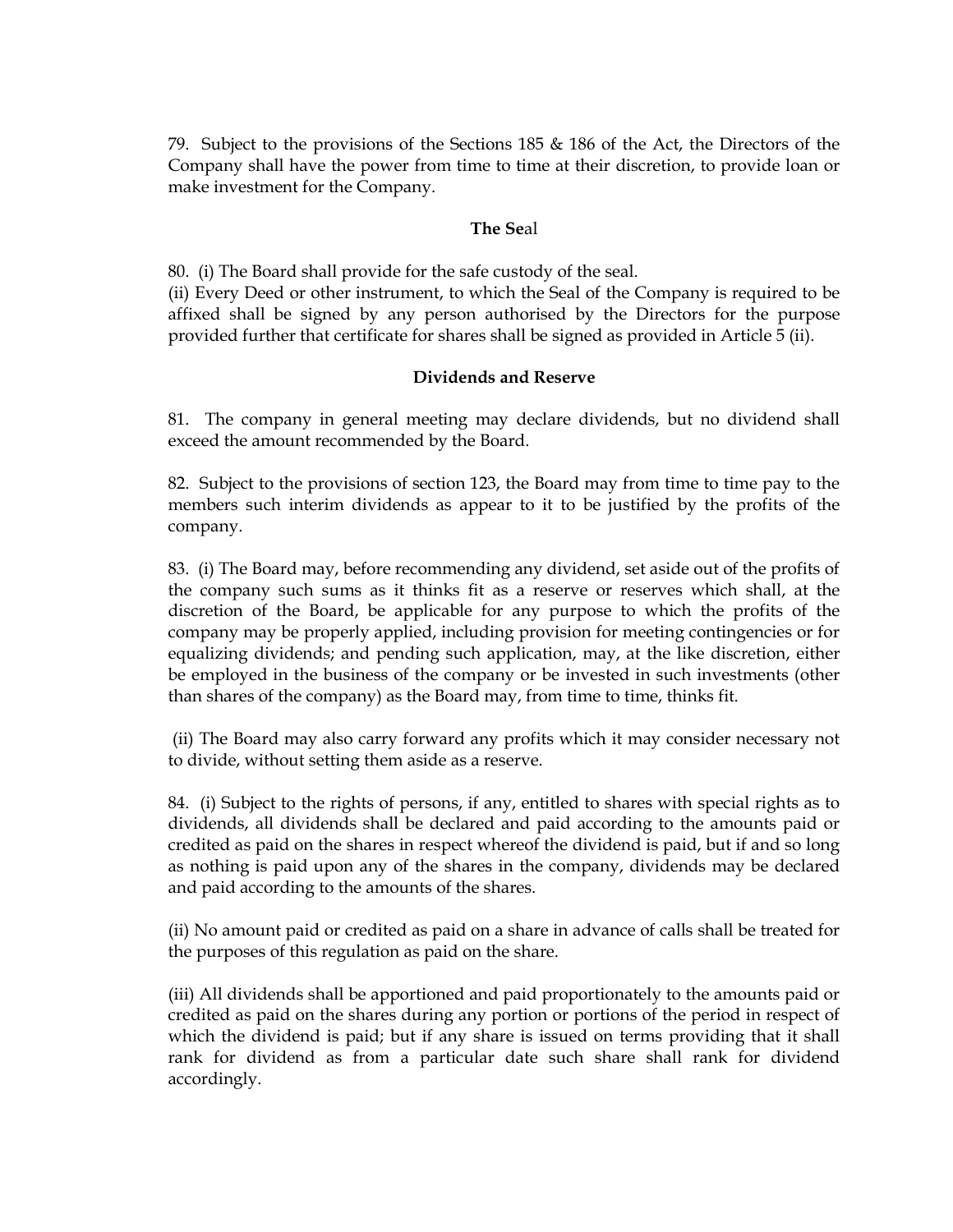85. The Board may deduct from any dividend payable to any member all sums of money, if any, presently payable by him to the company on account of calls or otherwise in relation to the shares of the company.

86. (i) Any dividend, interest or other monies payable in cash in respect of shares may be paid by cheque or warrant sent through the post directed to the registered address of the holder or, in the case of joint holders, to the registered address of that one of the joint holders who is first named on the register of members, or to such person and to such address as the holder or joint holders may in writing direct.

(ii) Every such cheque or warrant shall be made payable to the order of the person to whom it is sent

87. Any one of two or more joint holders of a share may give effective receipts for any dividends, bonuses or other monies payable in respect of such share.

88. Notice of any dividend that may have been declared shall be given to the persons entitled to share therein in the manner mentioned in the Act.

89. No dividend shall bear interest against the company.

#### Accounts

90. (i) The Board shall from time to time determine whether and to what extent and at what times and places and under what conditions or regulations, the accounts and books of the company, or any of them, shall be open to the inspection of members not being directors.

(ii) No member (not being a director) shall have any right of inspecting any account or book or document of the company except as conferred by law or authorised by the Board or by the company in general meeting.

#### Audit

91. Every Balance Sheet and Profit and Loss Account of the Company shall be audited by one or more Auditors to be appointed by the Company in the Annual General Meeting of the Company as per the provisions of section 139 of the Act.

## Winding Up

92. If the company shall be wound up, the liquidator may, with the sanction of a special resolution of the company and any other sanction required by the Act, divide amongst the members, in specie or kind, the whole or any part of the assets of the company, whether they shall consist of property of the same kind or not.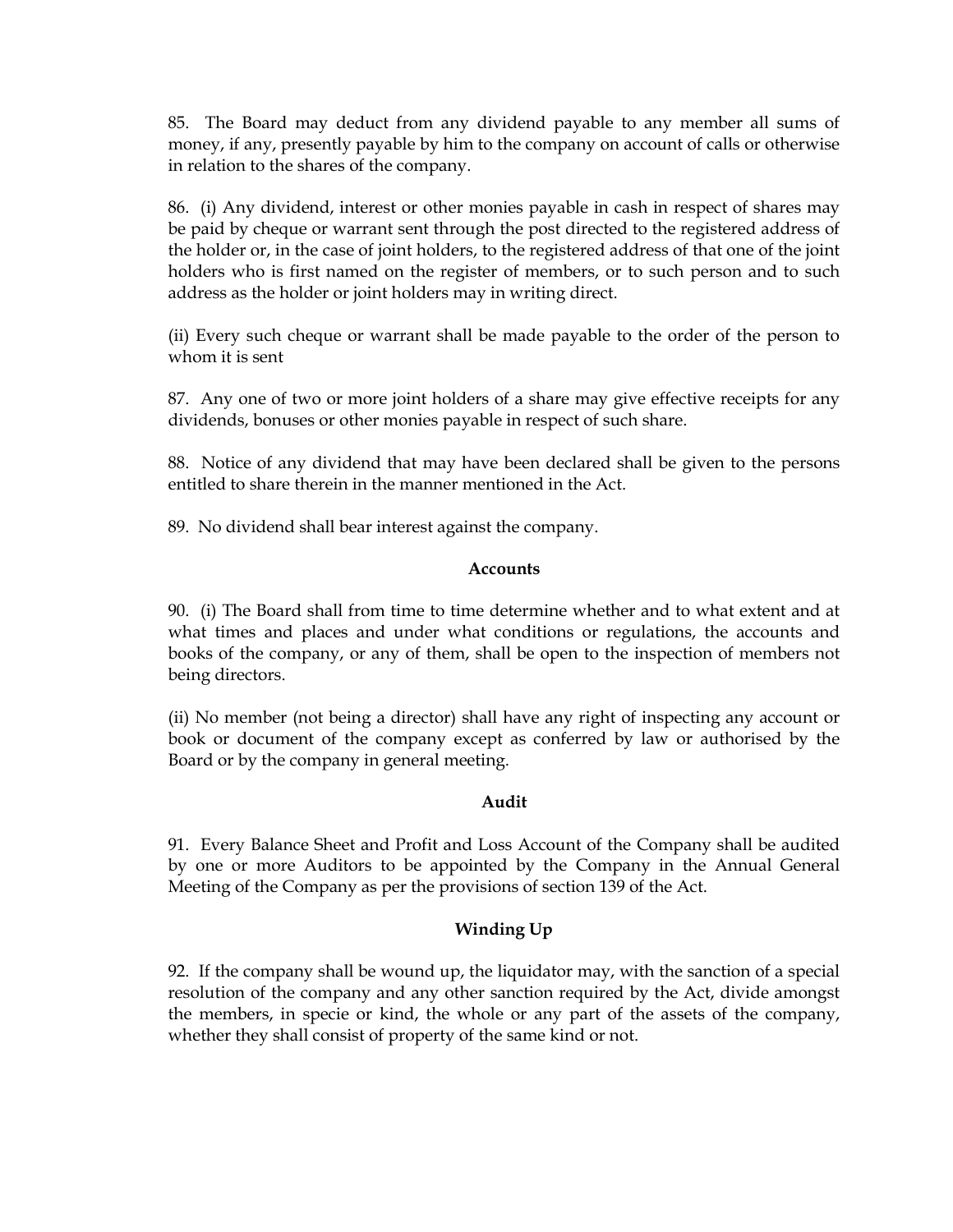93. For the purpose aforesaid, the liquidator may set such value as he deems fair upon any property to be divided as aforesaid and may determine how such division shall be carried out as between the members or different classes of members.

94. The liquidator may, with the like sanction, vest the whole or any part of such assets in trustees upon such trusts for the benefit of the contributories if he considers necessary, but so that no member shall be compelled to accept any shares or other securities whereon there is any liability.

#### Indemnity

95. Every officer of the company shall be indemnified out of the assets of the company against any liability incurred by him in defending any proceedings, whether civil or criminal, in which judgment is given in his favour or in which he is acquitted or in which relief is granted to him by the court or the Tribunal.